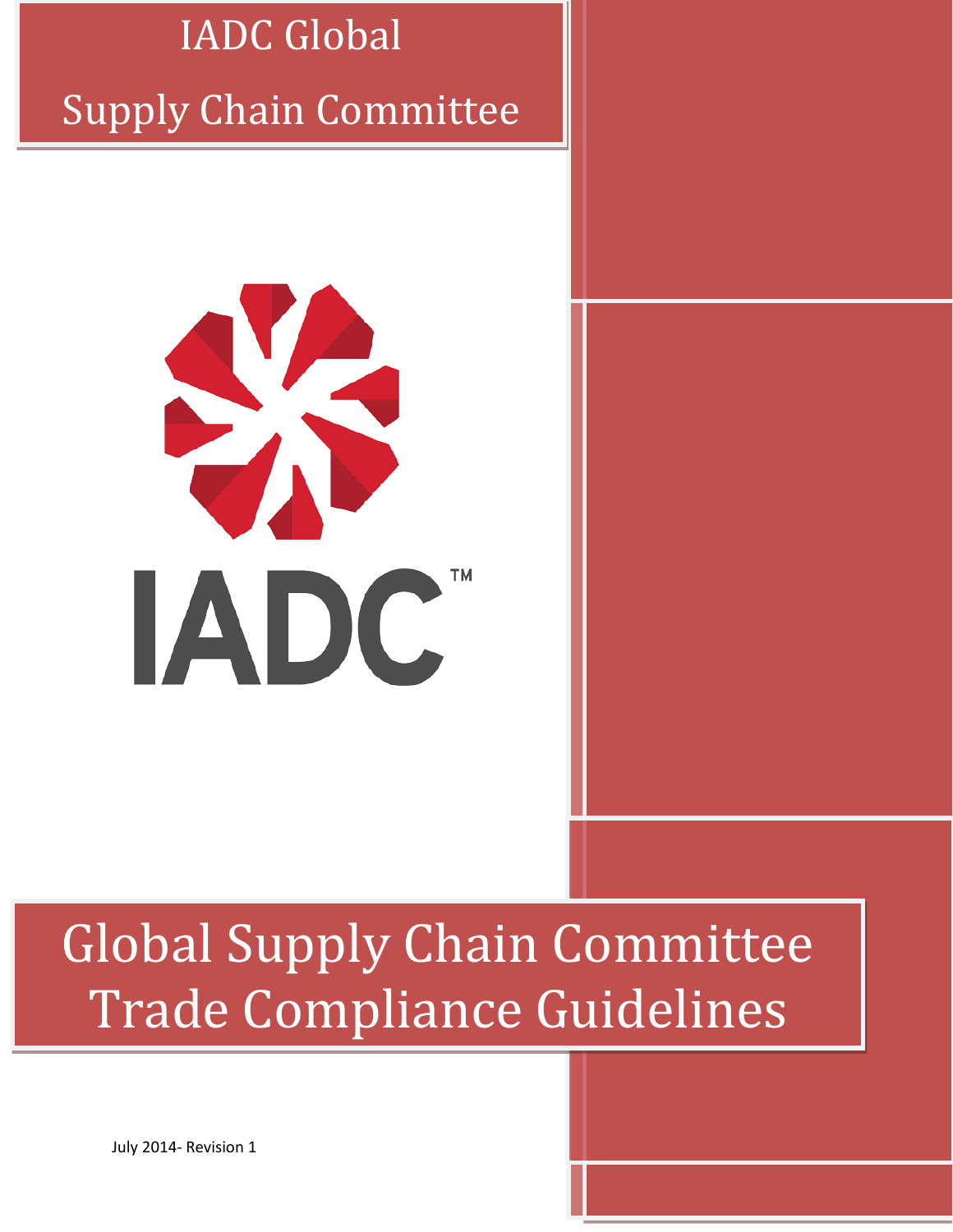*Copyrighted 2014, IADC*

Unlimited license is hereby granted for reproduction of this document in its entirety, or in part with appropriate attribution.

This document contains recommendations from an IADC Committee that developed a checklist that will be beneficial to suppliers regarding the shipping of parts and/or equipment and assist them with ensuring that the required data necessary for international shipments is provided to the drilling contractors to minimize the administrative burdens and time delays when shipping to their units outside the United States.

IADC publications may be used by anyone desiring to do so. Every effort has been made by IADC to assure the accuracy and reliability of the information contained in them; however, IADC makes no representation, warranty, or guarantee in connection with this publication and hereby expressly disclaims any liability or responsibility for loss, damage or penalty resulting from its use or for the violation of any federal, state, or municipal regulation with which this publication may conflict.

IADC is not attempting to fulfill any duties or obligations of employers, manufactures or agencies to warn, train, or equip their employees or others who may be affected by their activities, concerning any health, safety, or environmental risks or precautions.

Suggested revisions to the guidelines are invited and will be considered along with future changes to its content. Suggestions should be submitted to the Director-Offshore Technical and Regulatory Affairs, International Association of Drilling Contractors, 10370 Richmond Avenue, Suite 760, Houston, TX 77042. (713-292-1945)

 *Controlled Material*

The entire contents of this document are subject to change. Please verify that you have a current copy with the most recent page version(s) available from the IADC website.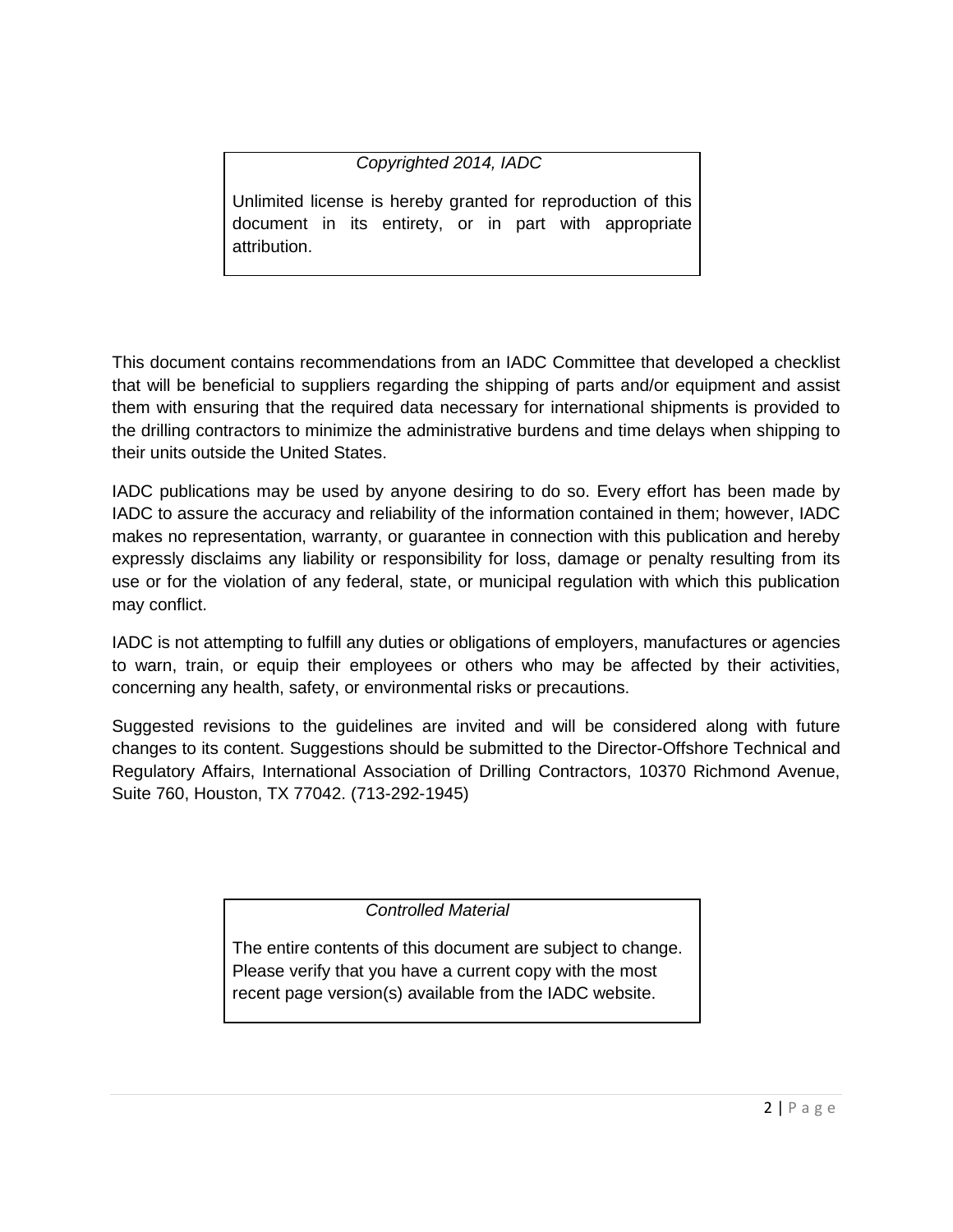# Document Change History Sheet

| Date         | <b>Version</b>  | <b>Reason for Change</b>                                 |
|--------------|-----------------|----------------------------------------------------------|
| 2014 May 30  | <b>Baseline</b> | <b>Baseline Document</b>                                 |
| 2014 July 16 | $Rev - 1$       | Editorial updates to page 10 and<br>disclaimer statement |
|              |                 |                                                          |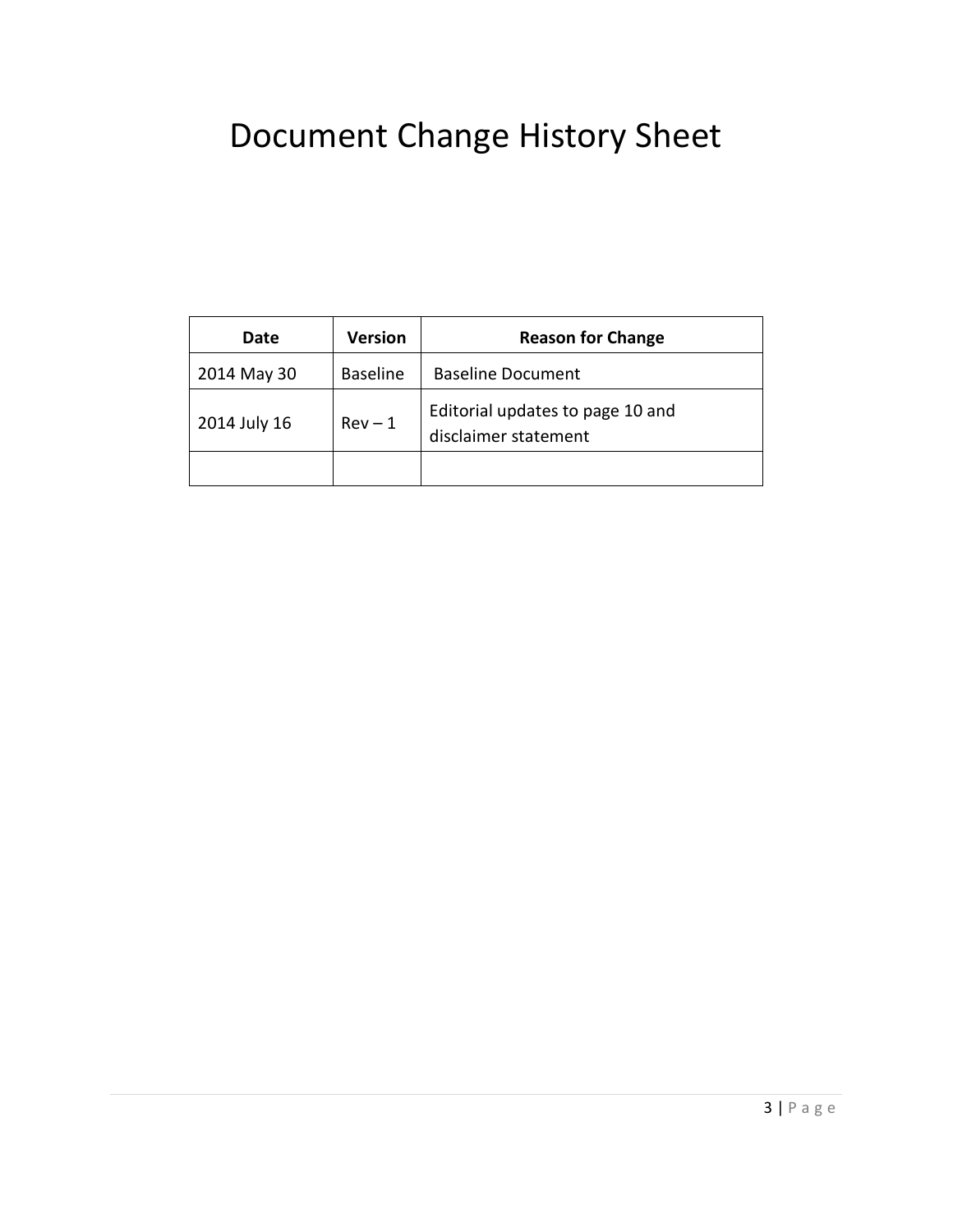#### **Table of Contents**

<span id="page-3-0"></span>

| Country of origin on Invoice/Packing List/Packaging and Materials 8    |
|------------------------------------------------------------------------|
|                                                                        |
| Department of Transportation Requirements / Safety Data Sheet (SDS) 10 |
|                                                                        |
|                                                                        |
|                                                                        |
|                                                                        |
|                                                                        |
|                                                                        |
|                                                                        |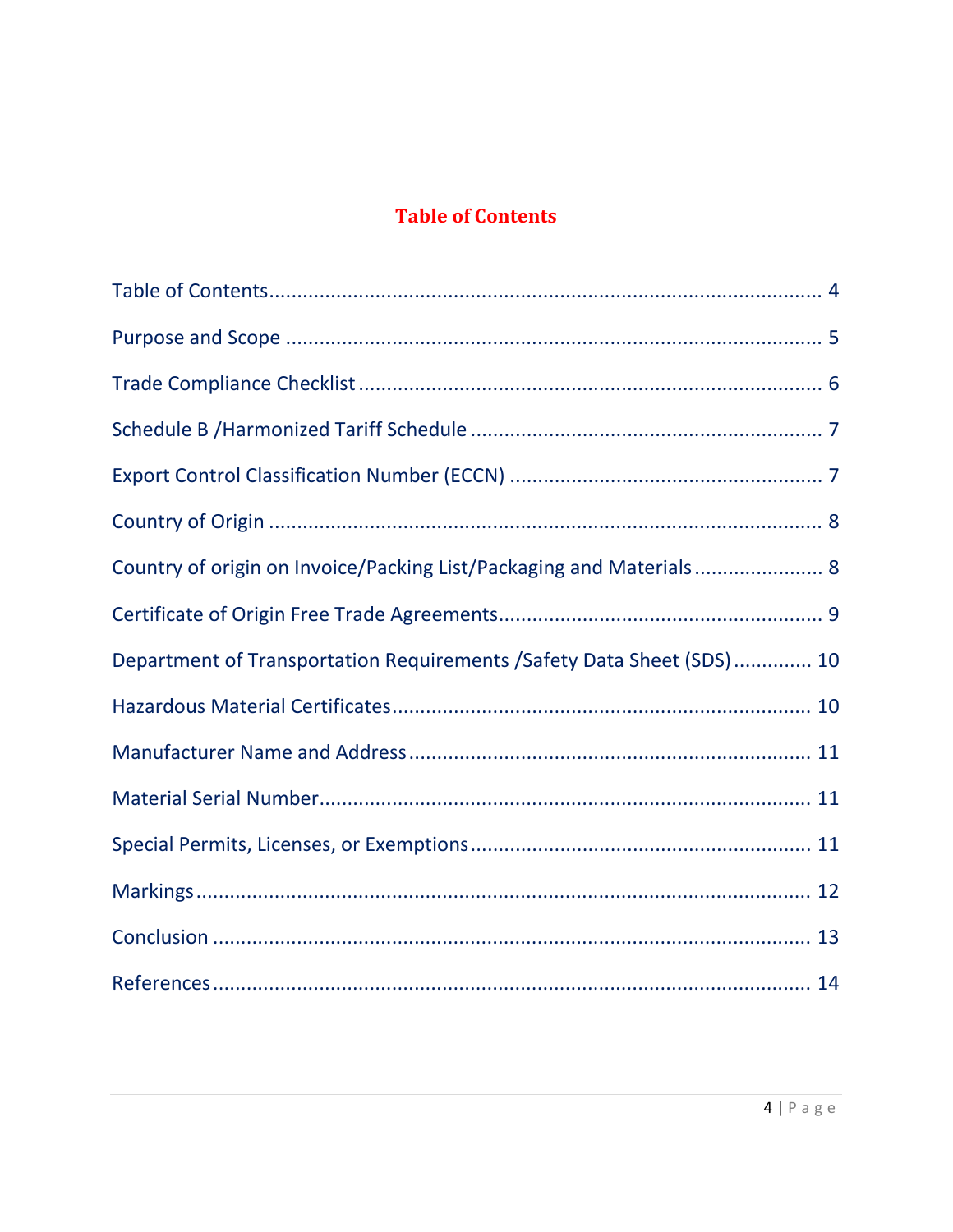#### **Purpose and Scope**

<span id="page-4-0"></span>In order to ensure compliance with all applicable import/export laws and regulations, drilling contractors must have detailed information about all parts being provided by the supplier's company. The supplier must provide  $-$  the drilling contractor with the necessary import/export data associated with the hardware (parts or components). This information is necessary to ensure that all subsequent imports, exports, and re-exports of products containing the shipped parts or components are conducted in compliance with the applicable United States regulations. If the supplier does not understand what information that they are required to provide, they should contact their company's International Trade Compliance representative or a member of the IADC Supply Committee Global Logistics team for clarification.

Particular emphasis should be placed on the *Country of Origin*. Many of the products that are assembled, manufactured or produced in the United States contain parts or materials that are of foreign origin. The *Country of Origin* rules have a significant impact on how products and other higher level assemblies are labeled, advertised, marketed and sold in the United States and abroad.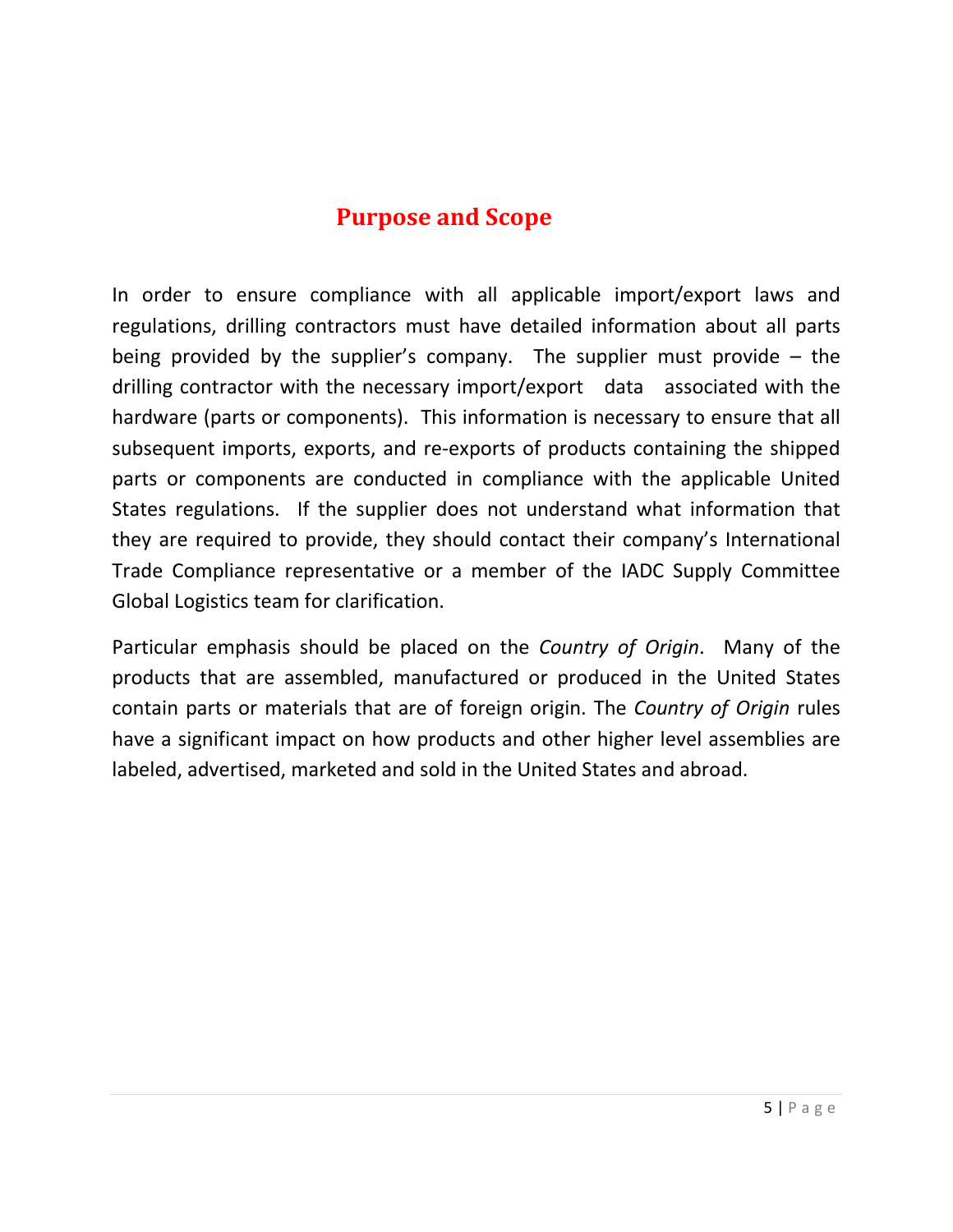## **Trade Compliance Checklist**

<span id="page-5-0"></span>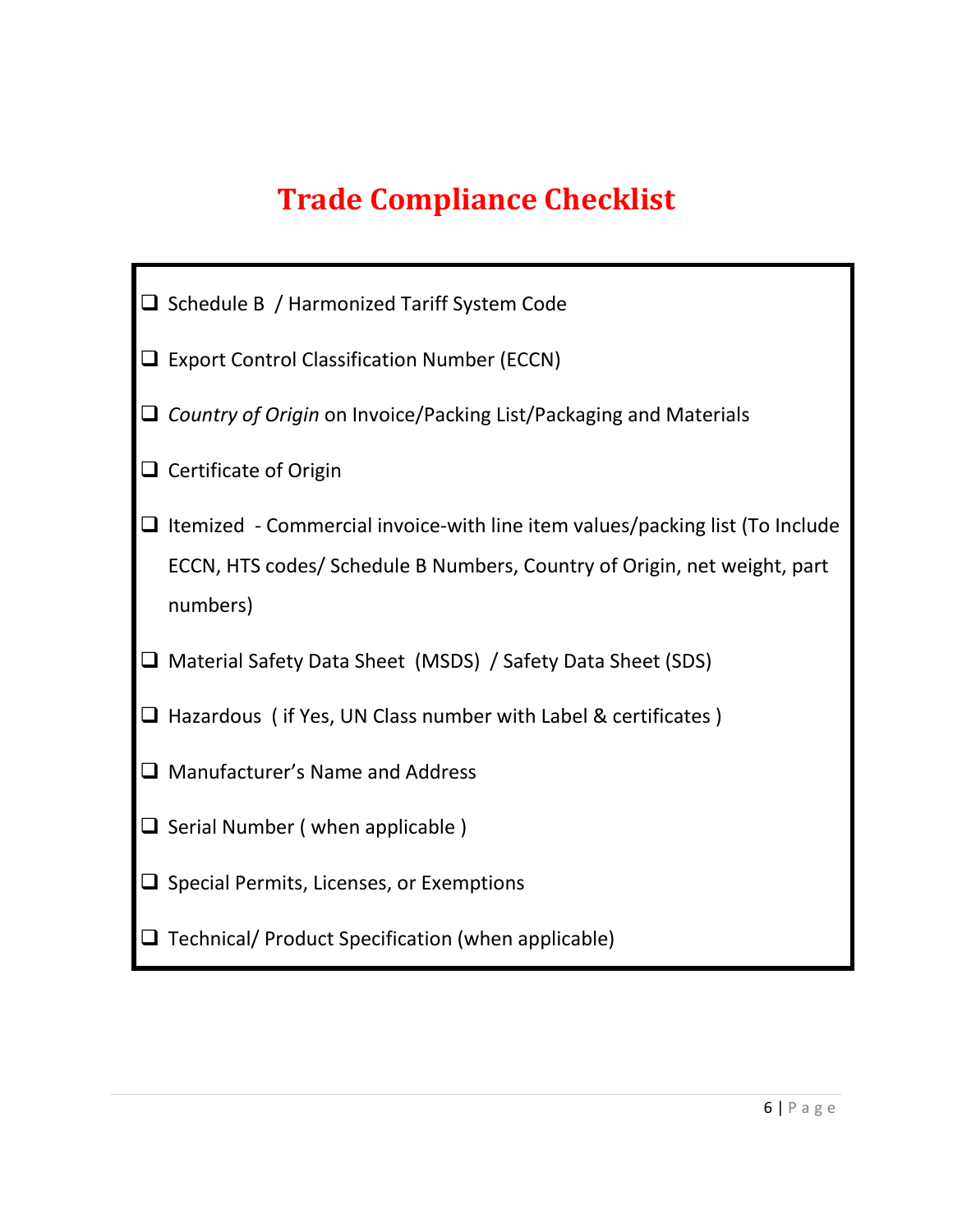## **Schedule B /Harmonized Tariff Schedule**

<span id="page-6-0"></span>All suppliers must use due diligence and reasonable efforts to provide the appropriate export classification codes (*e.g.*, the eight to ten-digit tariff codes in the country of export) for products supplied.

Schedule B Commodity Classification: means the Statistical Classification of Domestic and Foreign Commodities Exported from the United States. These 10 digit commodity classification numbers are administered by the Census Bureau and cover items such as: live animals, food products, computers, airplanes, etc.

It should also be noted that all import and export codes used by the United States are based on the Harmonized Tariff System (HTS). The HTS of the United States (HTSUS) may be used in lieu of the Schedule B commodity classification.

#### **Export Control Classification Number (ECCN)**

<span id="page-6-1"></span>All suppliers must use their due diligence and reasonable efforts to provide the specific Export Control Classification Number ("ECCN") or the EAR99 designation under the U.S. Department of Commerce regulations for products supplied. (See §738.2(b) of the EAR.)

The Commodity Controls List (CCL) is a list of items under the export control jurisdiction of the U.S. Bureau of Industry & Security (Department of Commerce), which is sub-divided into specific ECCNs. The CCL is divided into 10 categories. Each category is subdivided into five groups, which are designated by the letters A through E. They include:

- (A) Equipment, assemblies and components;
- (B) Test, inspection and production equipment;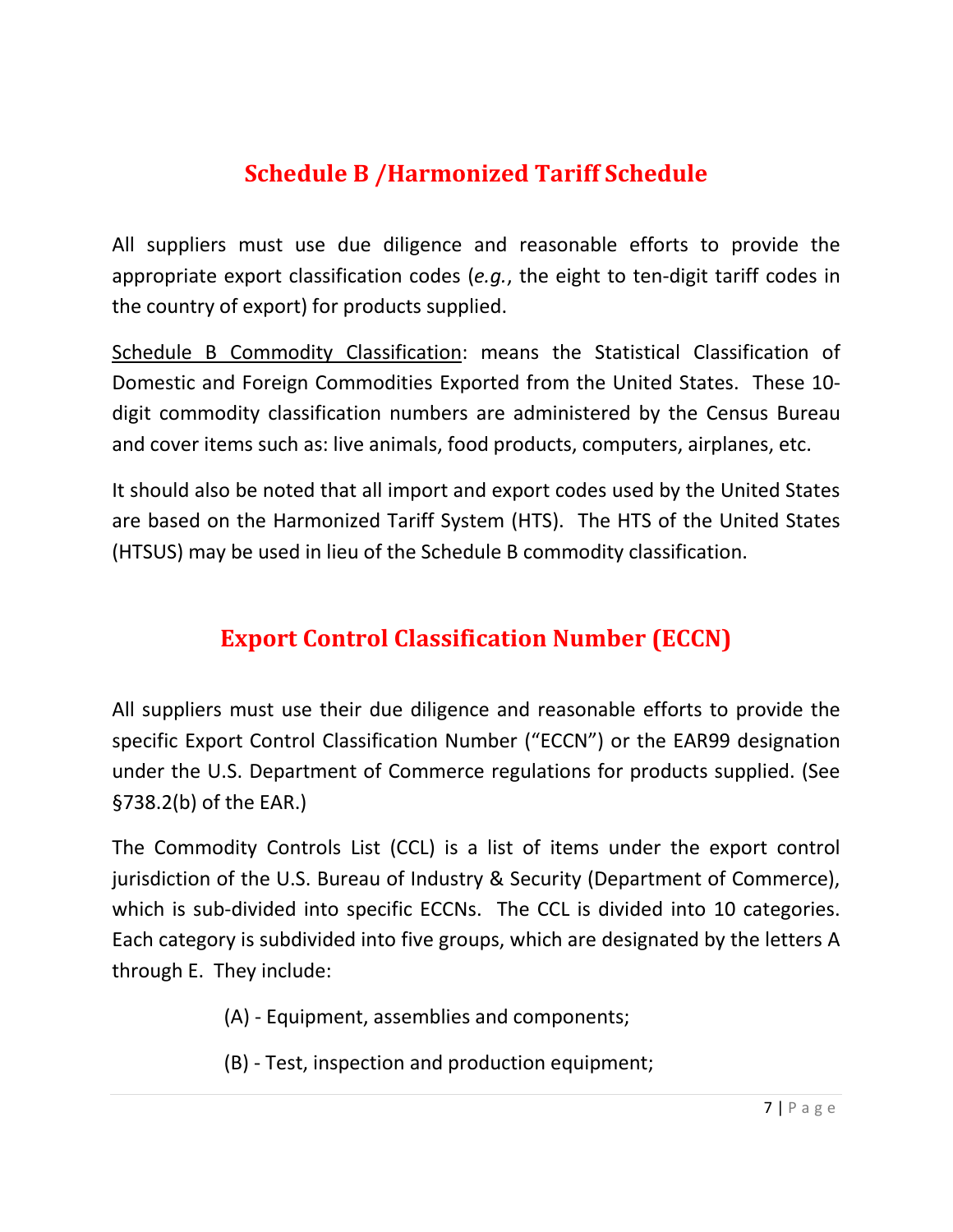- (C) Materials;
- (D) Software, and
- (E) Technology.

Information on the Export Control Classification Numbers (ECCNs) for products exported from the U.S. can be found in the Export Administration Regulations-Parts 730 to 774.

#### **Country of Origin**

<span id="page-7-0"></span>A product's country of origin (COO) is where the product is wholly manufactured or the final location where a substantial transformation occurs. A product is substantially transformed if the end product functions in a significantly different manner than the individual components. As a practical matter, Customs looks to determine whether the final assembly has a new "name, character, and use" from the component-level of the parts.

The supplier is responsible for determining the appropriate COO, whether preferential or non-preferential, for the products that it manufactures or assembles and for marking the products accordingly.

#### <span id="page-7-1"></span>**Country of Origin on Invoice/Packing List/Packaging and Materials**

The COO of any item supplied is as important to know as the price, quantity, and promise date for that item.

- Reason #1- It is a legal requirement under both U.S. import and export laws to correctly declare the correct COO (manufacture) for items shipped to and from the United States.
- Reason #2- The destination country requires a COO Certificate to comply with the local import/export regulations.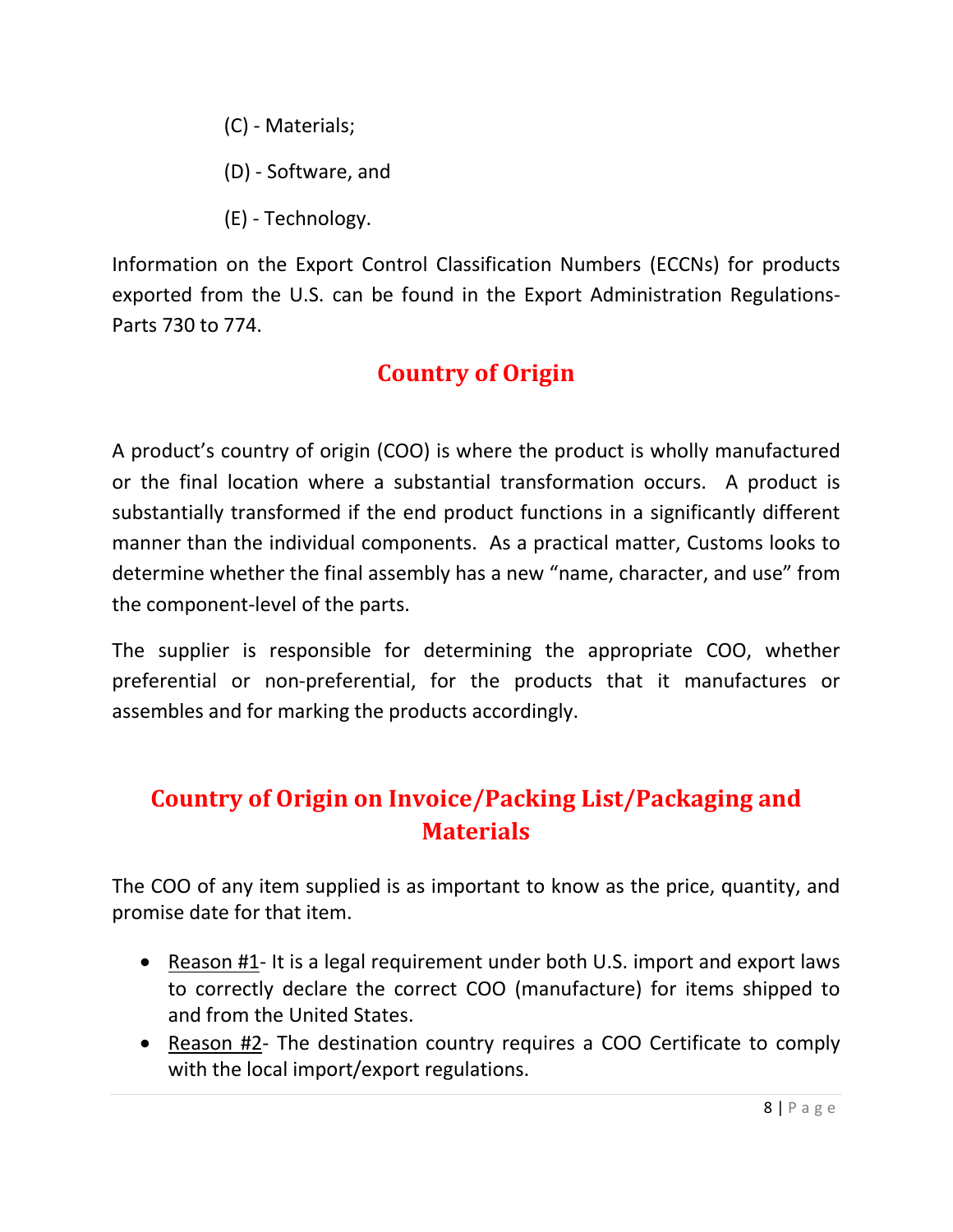- Reason # 3- Providing the COO is part of the Customer's Terms and Conditions in fulfillment of an order.
- The COO field needs to be added to each line item.
- The COO can significantly impact the cost and delivery estimates.

Duty Rate – items subject to anti-dumping, countervailing duties from certain countries can double the cost of the item. If the COO cannot be confirmed, the Importer /Exporter of Record may be unable to take advantage of Trade Preference Agreements, which can lower or eliminate duty for the Importer/ Exporter of Record and/or their customers.

Restricted – Items manufactured in some countries are not eligible for import into other countries due to trade embargoes, quotas, etc.

License Requirements – Import and/or export licenses may be required and can vary based on the COO.

<span id="page-8-0"></span>Itemized – Each commercial invoice must be provided with the line item values/packing list (To Include ECCN, HTS codes/ Schedule B Numbers, Country of Origin, net weight, part numbers

#### **Certificate of Origin Free Trade Agreements**

If goods will be delivered to a destination country having a trade preferential or customs union agreement ("Trade Agreement") with the Seller's country, the Seller shall cooperate with the Buyer to review the eligibility of the goods for any special program for the Buyer's benefit; and provide the Buyer with any required documentation (*e.g.*, NAFTA Certificate, EUR1 Certificate, GSP Declaration, FAD or other Certificate of Origin) to support the applicable special customs program (*e.g.*, NAFTA, EEA, Lome Convention, GSP, EU-Mexico FTA, EU/Mediterranean partnerships, etc.) to allow the duty free or reduced duty for the entry of goods into the destination country.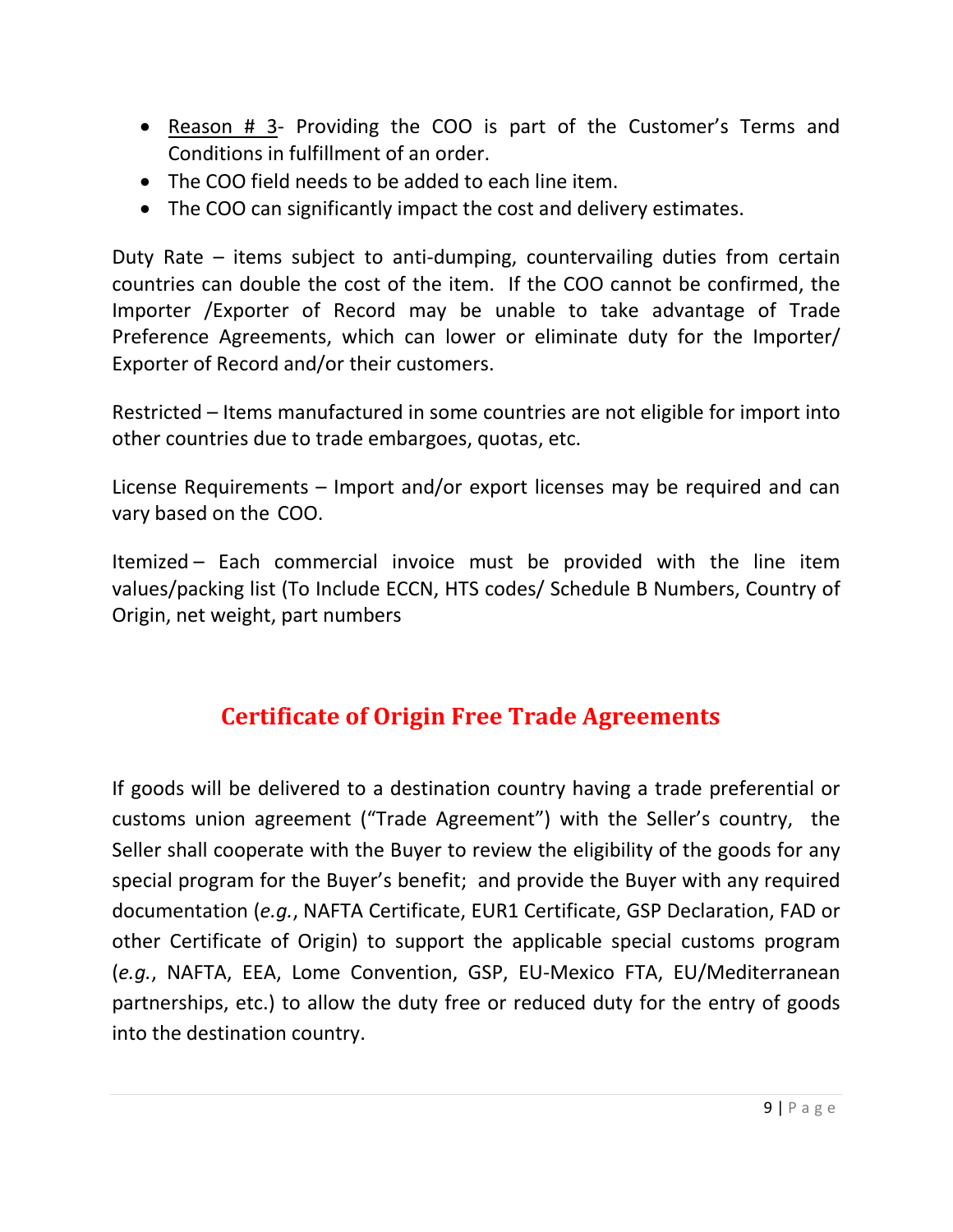## <span id="page-9-0"></span>**Department of Transportation Requirements /Safety Data Sheet (SDS)**

The Seller shall comply with the U.S. Department of Transportation regulations governing the packaging, marking, shipping and documentation of hazardous materials, including the hazardous materials specified pursuant to 49 CFR, the International Maritime Organization (IMO) and the International Air Transport Association (IATA). The SDS (s), if required, must be attached to the goods and a copy included with the Seller's commercial invoice or packing list.

#### **Hazardous Material Certificates**

<span id="page-9-1"></span>The Seller shall understand the proper labeling requirements for export and international transport, particularly if the seller is supplying items that fall under the Dangerous Goods (HAZMAT) regulations.

Hazardous: Yes / NO

UN Class number:

<span id="page-9-2"></span>Hazardous Material must be packaged to meet the specific safety requirements, keeping in mind that certain classes of Hazardous Material are ineligible for some modes of transportation. The shipping costs for Hazardous Material are significantly higher than for non-hazardous items. Co-mingling of any hazardous cargo with non-hazardous cargo will result in all the cargo being classified as hazardous and therefore will significantly increase the shipping costs and could restrict the mode of transportation.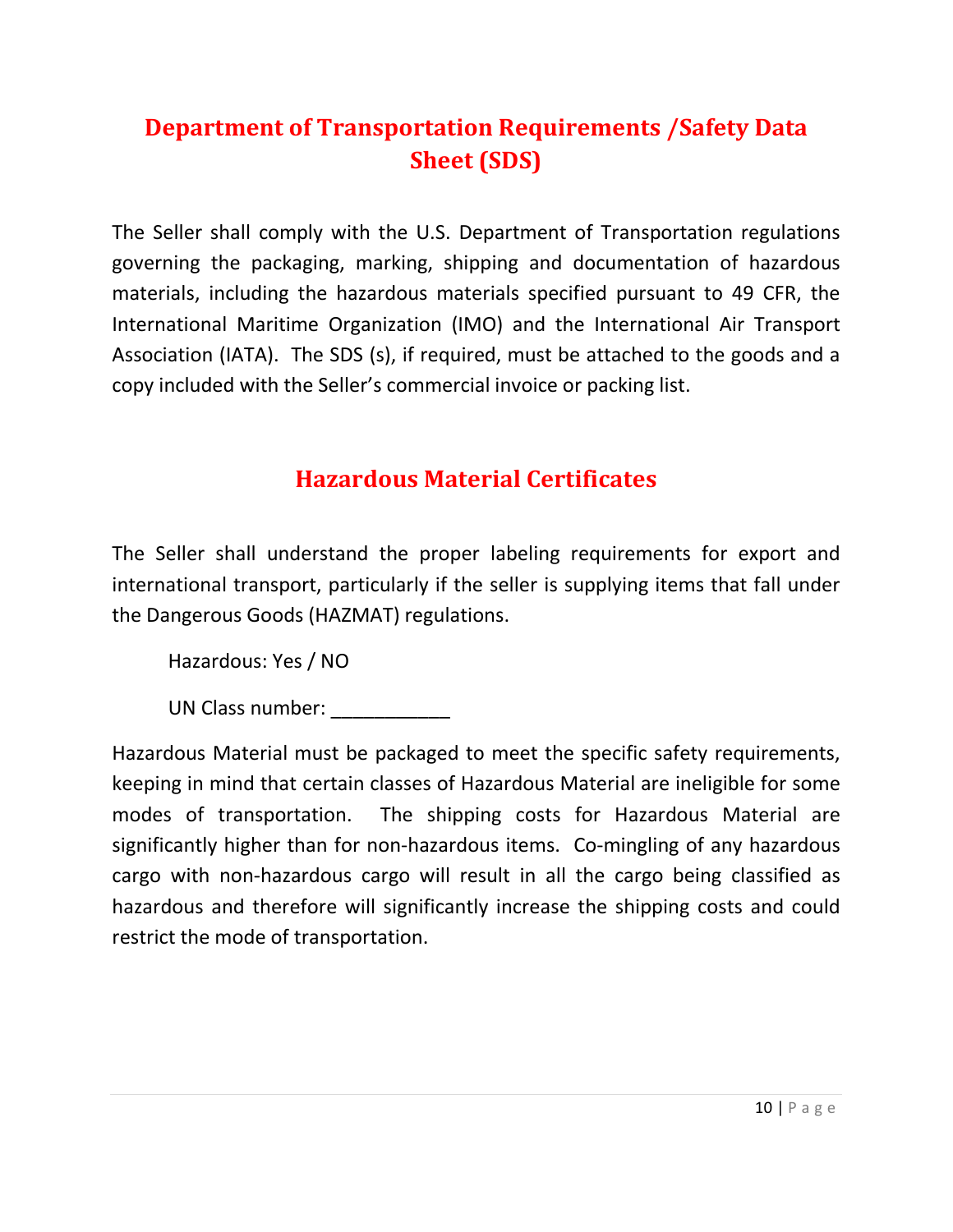#### **Manufacturer's Name and Address**

The manufacturer's name and address is required by most World Trade Organization member countries for importation. [NOTE: This information is strictly enforced in Brazil.] Some items and certain classes of merchandise can affect the duty rate and impact the costs.

#### **Material Serial Number**

<span id="page-10-0"></span>Serialization is a key component for tracking material and the utilization of trade preference programs, repairs, temporary import/export regimes, as well as for quality control purposes.

#### **Special Permits, Licenses, or Exemptions**

<span id="page-10-1"></span>All suppliers shall advise the drilling contractor if (to their knowledge) any item that they are going to supply requires an export license.

NOTE: See above section Export Control Classification Number (ECCN)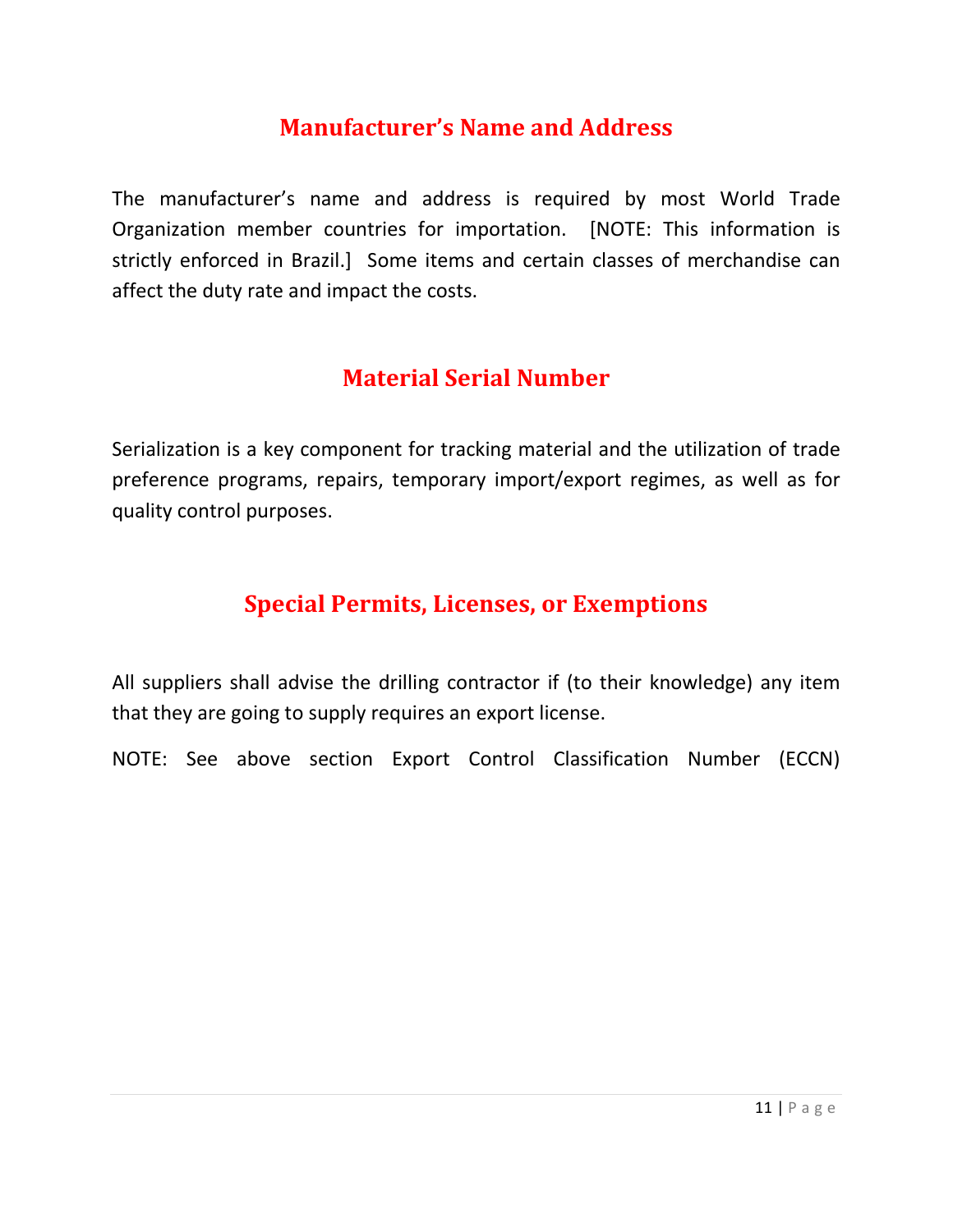## **Markings (PO No. & Rig Name, sequence of each package lifting certificate to include lifting points/center of gravity (when applicable)**

The Seller shall include the following information on each shipment with the associated documentation to include:

- Purchase order number,
- Relevant rig name,
- Case number,
- Serial number,
- Country of origin,
- Destination shipping address,
- Gross/net weight in kilograms,
- Dimensions in meters/centimeters and feet/inches,
- Center of gravity for items greater than one (1) ton,
- Precautionary marks (e.g. fragile, glass, air ride only, do not stack, etc.), and
- Loading hook/lifting points and chain securing locations where applicable to avoid damage and improper handling.

For goods shipped by the Seller in two (2) or more packages, the Seller shall clearly mark the packages to show the sequence of each package (*i.e.*, 1 of 2, 2 of 2, etc.), and the packing list shall clearly show the contents contained in each package. The Seller shall place all marking in a conspicuous location as legibly, indelibly, and permanently as the nature of the article or container will permit. All goods shall be packed in an appropriate manner, giving due consideration to the nature of the goods with packaging suitable to protect the goods during transport from damage, and otherwise to guarantee the integrity of the goods to their destination. Goods that cannot be packed due to their size or weight shall be loaded.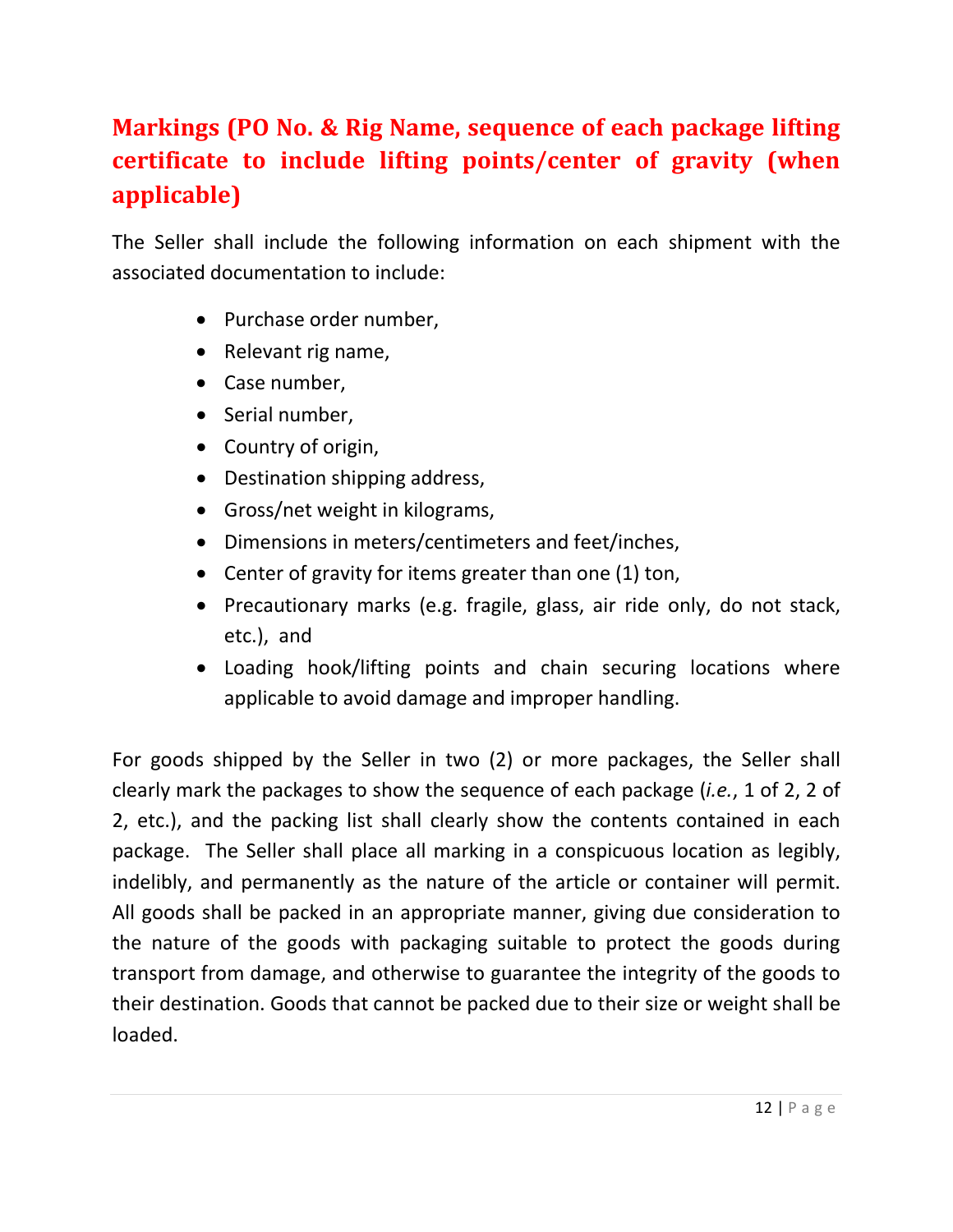#### **Conclusion**

<span id="page-12-0"></span>The purpose of the IADC Supply Chain Committee is to facilitate the exchange of best practices, establish standardized performance measures for suppliers in our industry, and to assist members, suppliers, and other IADC groups through integration, knowledge sharing, and reporting. In addition, the IADC Supply Chain Committee endeavors to improve the overall performance of the global Drilling Contractors Supply chain in order to better serve their customers and key stake holders.

The IADC community feels that this checklist will be beneficial to suppliers and assist them with ensuring that the required data necessary for international shipments is provided to their customers, especially the drilling contractors.